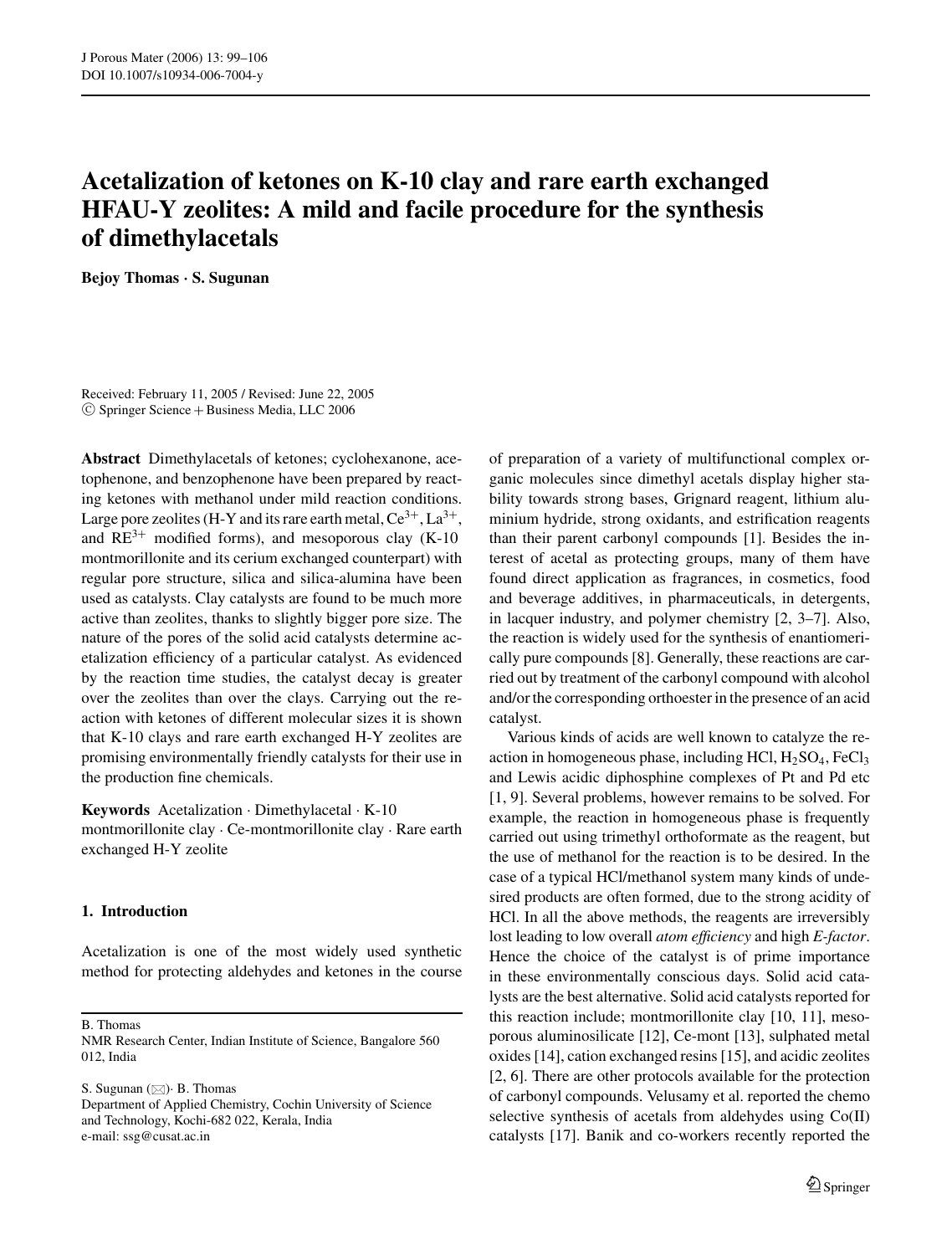iodine-catalyzed protection of carbonyl compounds [18]. We have used K-10 clay, Ce-mont, and rare earth exchanged H-Y zeolites for the efficient acetalization of three ketones; cyclohexanone, acetophenone, and benzophenone. It will be shown that by tailoring the textural textural properties of zeolites and K-10 clay, it is possible to obtain highly active and highly selective solid acid catalyst for the dimethyl acetal synthesis. Also, the effect of molecular size of ketones on the acetalization efficiency is discussed. A simple, efficient and highly eco-friendly protocol is described for the substrate selective acetalization of ketones with methanol over these solid acid catalysts. The chemical reaction scheme for the acetalization of cyclohexanone can be depicted as;



Ketones in presence of acid catalysts reacts with methanol under well optimized reaction conditions at ambient temperatures to produce dimethyl acetal.

#### **2. Experimental section**

The general method of ion exchange was adopted from that of Kuhl [19]. Rare earth exchanged H-Y zeolites were obtained by contacting 2 g H-Y (*Sud-Chemie (India)* Ltd. Si/Al = 1.5) with 100 mL of 0.5 M rare earth nitrate (obtained from *Indian Rare Earths* Ltd. Udyogamandal, Kerala) solutions at 353 K for 24 h [20, 21]. K-10 montmorillonite clay  $(Si/A)$  = 2.7) was procured from *Aldrich Chemical Company*, USA.  $SiO<sub>2</sub>$  was prepared by the acidification of an aqueous solution of sodium silicate. The gelatinous precipitate obtained was washed free of electrolytes using de-ionized water. It was dried at 383 K overnight in an air oven and dehydrated by calcining to 773 K at a heating rate of 20 K/min under a constant flow of air over the sample (60 mL/min). Silica-alumina was prepared by well-known chemical routes [22, 23]. K-10 montmorillonite clay (Si/Al ratio 2.7) was ion exchanged directly with 0.5 M cerium nitrate in aqueous acetone for 24 h (obtained from *Indian Rare Earths* Ltd., Udyogmandal, Kerala; 0.025 mole nitrate per gram clay) at 353 K for 24 h to prepare cerium-exchanged montmorillonite [24] (designated as Ce-mont. in the present study).

The percentage of metal ion exchanged and framework Si/Al ratio were determined by Energy Dispersive X-ray analysis using a *JEOL JSM-840 A* (Oxford make model l6211 with a resolution of 1.3 eV). The crystalline nature of the materials was established by X-ray diffraction studies performed using a *Rigaku D-max C* X-ray diffractometer with Ni-filtered Cu K $\alpha$  radiation. Infrared induced vibration was studied using a *Nicolet Impact 400FT IR* spectrometer. 29Si solid-state NMR experiments were carried out in the magic angle-spinning mode using a *Bruker DSX-300* spectrometer at a resonance frequency of 59.63 MHz. For the experiment a standard 4 mm double- bearing *Bruker* MAS probe was used. A sample rotation frequency of 7 kHz with a single pulse excitation corresponding to  $\Box/2$  flip angle was applied for the studies. The pulse length for the experiment was  $4 \mu s$ , whereas the pulse delay was 5 sec.

Acid structural properties were estimated using temperature programmed desorption (NH3-TPD) of ammonia with a conventional equipment. Pelletized catalyst (500 mg) was activated at 773 K in a muffle furnace and loaded in a steel reactor of 15 cm length and 0.5 cm internal diameter. It was then activated at 573 K under constant nitrogen flow for half an hour. After cooling to room temperature, the sample was saturated with ammonia in the absence of carrier gas  $(N_2)$ and the system was allowed to attain equilibrium. Nitrogen flow was restarted to flush out excess and physisorbed ammonia. The temperature was then raised from 100 K to 873 K in a stepwise manner (kept for half an hour at each 100 K intervals) at a linear heating rate of 20 K/min. The ammonia desorbed from 373 to 873 K was monitored using a conventional TPD analyzer. BET surface area and pore volume measurements were performed using a *Micromeritics Gemini* surface area analyzer using  $N_2$  adsorption technique at liquid nitrogen temperature.

We have employed a molecular modeling program *CERIUS2* (MSI, USA) using COMPASS force field calculation for molecular size and volume determination. The molecular sizes are 0.75, 1.03, and 1.19 nm respectively for cyclohexanone, acetophenone and benzophenone. The corresponding volumes were 38.351, 47.538, and 59.494 nm.

Cyclohexanone, acetophenone, and benzophenone were purchased from *Aldrich Chemical Company*, USA and commercial-grade methanol (available from *SD Fine Chemicals*, India) were used as received. One-pot acetalization reactions of carbonyl compounds were carried out in a 50 mL glass batch reactor equipped with a magnetic stirrer, thermometer, water condenser and temperature controller. All the experiments were performed under nitrogen. In a typical run, 10 mL of a 1:10 mixture of ketone and methanol was stirred with 250 mg of pre-activated (at 773 K) catalyst for 10 h under a slow flow of moisture-free nitrogen. Samples were withdrawn every 2 h and at the end of the reaction (after 10 h) and were analyzed with a *Chemito GC1000* gas chromatograph equipped with a SE-30 capillary column (oven temperature 353–503 K, injector temperature 373 K, detector temperature 373 K). The products were further analyzed by GCMS using a *Shimadzu-5050* instrument provided with a 30 m HP-30 capillary column of cross linked 5% phenylmethylsilicone.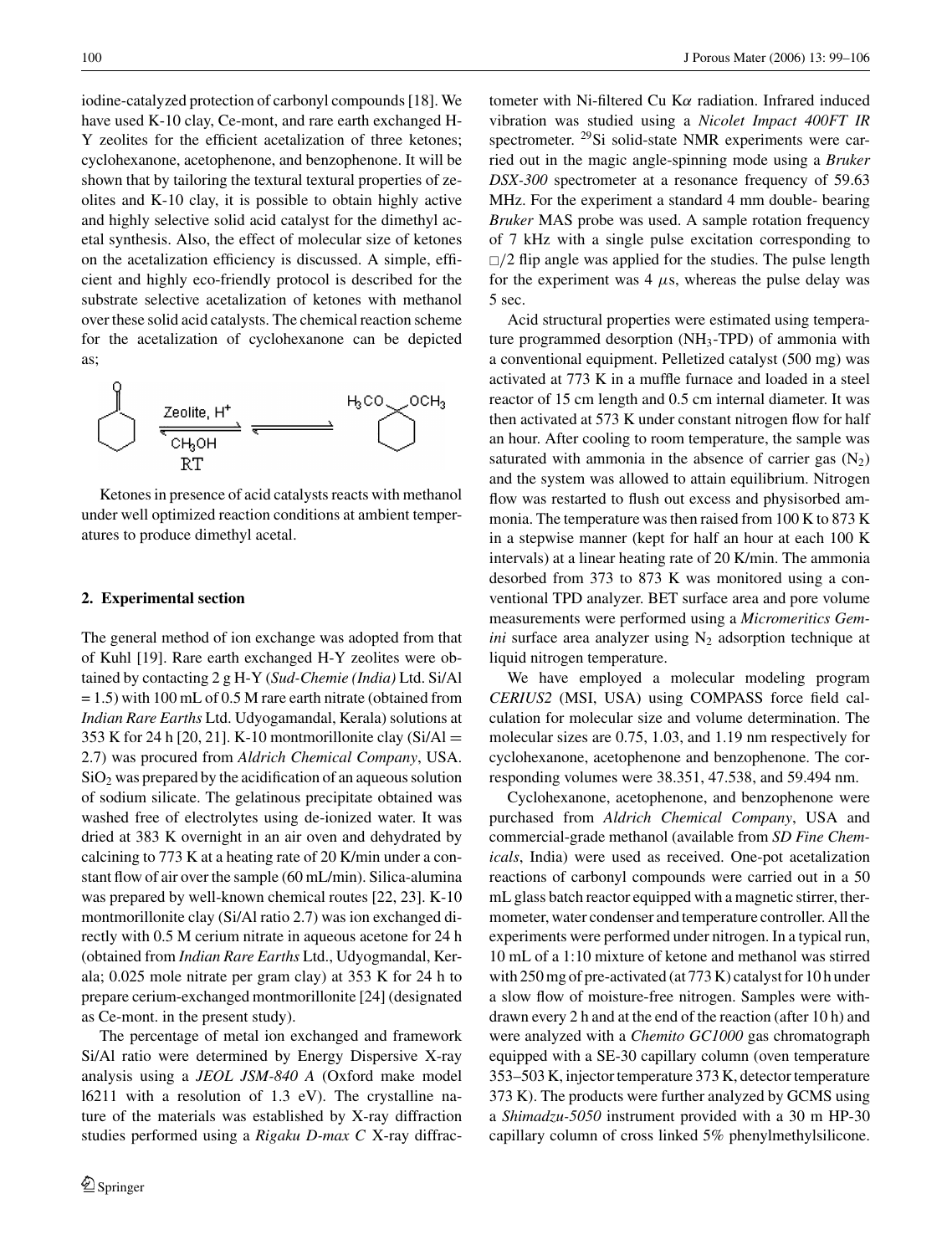The MS detector voltage was 1 kV. The *m*/*z* values and relative intensity (%) are indicated for the significant peaks. (Conditions: column temperature was adjusted between 323- 533 K with a heating rate of 10 K/minute, injector: 513 K and detector: 563 K).

## **3. Results and discussion**

#### 3.1. Physicochemical characteristics

Chemical composition of the parent and different rare earth exchanged zeolites are seen in Table-1. Results were reproducible within an error limit of 4%. The cerium content of Ce-mont clay is found to be 7.2%. X-ray diffraction and infrared spectral studies confirm that the zeolite framework remains intact even after ion exchange at moderately high temperatures. Consistent with the earlier reports, the parent as well as rare earth exchanged zeolites crystallizes into cubic unit cell with F3dm space group. Major shift in the framework vibrational band positions in infrared spectroscopy is shown in Table 1. Details are reported elsewhere [25].

High-resolution solid-state silicon-29 NMR spectroscopy is a powerful tool for investigating the structure and nature of bonding characteristics in zeolites [26, 27]. MAS NMR spectra of pure H-Y and rare earth exchanged LaH-Y zeolites are shown in Fig. 1. The spectra pure H-Y and the rare earth exchanged zeolites show two main peaks correspond, from left to right, with Si (2Al) and Si (1Al) ordering of the aluminate and silicate tetrahedra, though the intensity ratio is not very clear. There are also small humps corresponding to a small concentration of Si (3Al) and Si (0Al) structural unites. Lippmma and co-workers have already demonstrated the regular dependence of the  $^{29}$ Si chemical shifts on the number of alumina tetrahedra linked via oxygen bridges, to each  $\mathrm{SiO_4^{4-}}$ tetrahedron [28]. The peaks were centered at −99.7 ppm in the case of H-Y and −97.8 ppm in the case of LaH-Y zeolites. However, for the mixed rare earth exchanged zeolite the



**Fig. 1** 29Si MAS NMR spectra of parent zeolite H-Y (a) and rare earth exchanged LaH-Y (b) zeolites recorded at a resonance frequency of 59.63 MHz with sample spinning speed of 7 kHz

chemical shift is −98.7 ppm (not shown in the figure). The strain induced by the bulky and heavily charged lanthanum cations in the extra-framework cation locations is responsible for this down field shift in the peak position. The repulsive

| Zeolite   | Chemical composition <sup>a</sup>                                                                                                                    | Assymetric<br>stretch $(cm^{-1})$<br>$EL$ or $IT^b$ | Symmetric<br>stretch $(cm^{-1})$<br>$EL$ or $IT^b$ | Double<br>$\text{ring}^{\text{c}}$<br>$\rm (cm^{-1})$ | $T-O$ bend <sup>d</sup><br>$(cm^{-1})$ |
|-----------|------------------------------------------------------------------------------------------------------------------------------------------------------|-----------------------------------------------------|----------------------------------------------------|-------------------------------------------------------|----------------------------------------|
| $H - Y$   | $H_{76.5}$ Al <sub>76.5</sub> Si <sub>115.5</sub> O <sub>384</sub>                                                                                   | 1050                                                | 771                                                | 570                                                   | 457                                    |
| $CeH-Y$   | $Ce_{14.06}$ H <sub>34.07</sub> Al <sub>76.25</sub> Si <sub>115.57</sub> O <sub>384</sub>                                                            | 1083                                                | 790                                                | 574                                                   | 480                                    |
| LaH-Y     | La <sub>15,44</sub> H <sub>29,23</sub> Al <sub>76,25</sub> Si <sub>115,75</sub> O <sub>384</sub>                                                     | 1061                                                | 771                                                | 572                                                   | 463                                    |
| $REH-Y^5$ | La <sub>9.01</sub> Ce <sub>1.68</sub> Pr <sub>3.91</sub> Nd <sub>4.28</sub> H <sub>18.78</sub> Al <sub>75.42</sub> Si <sub>116.58</sub><br>$O_{384}$ | 1072                                                | 772                                                | 573                                                   | 469                                    |

**Table 1** Chemical composition and framework vibrational band shifts (400–1300 cm<sup>−</sup>1) as observed by infrared spectral studies on pure H-Y and different rare earth zeolites; CeH-Y, LaH-Y and REH-Y

<sup>a</sup>As determined by Energy Dispersive X-ray analysis. <sup>b.</sup>EL, External linkage; IT, internal tetrahedra. <sup>c.</sup> D<sub>6</sub>R double ring units.  $d$  T = Si, Al.  $e$ -RENa-Y is a mixed rare earth exchanged zeolite with La<sup>3+</sup> as the main counter cation and small amounts of  $Ce^{3+}$ ,  $Pr^{3+}$  and  $Nd^{3+}$ .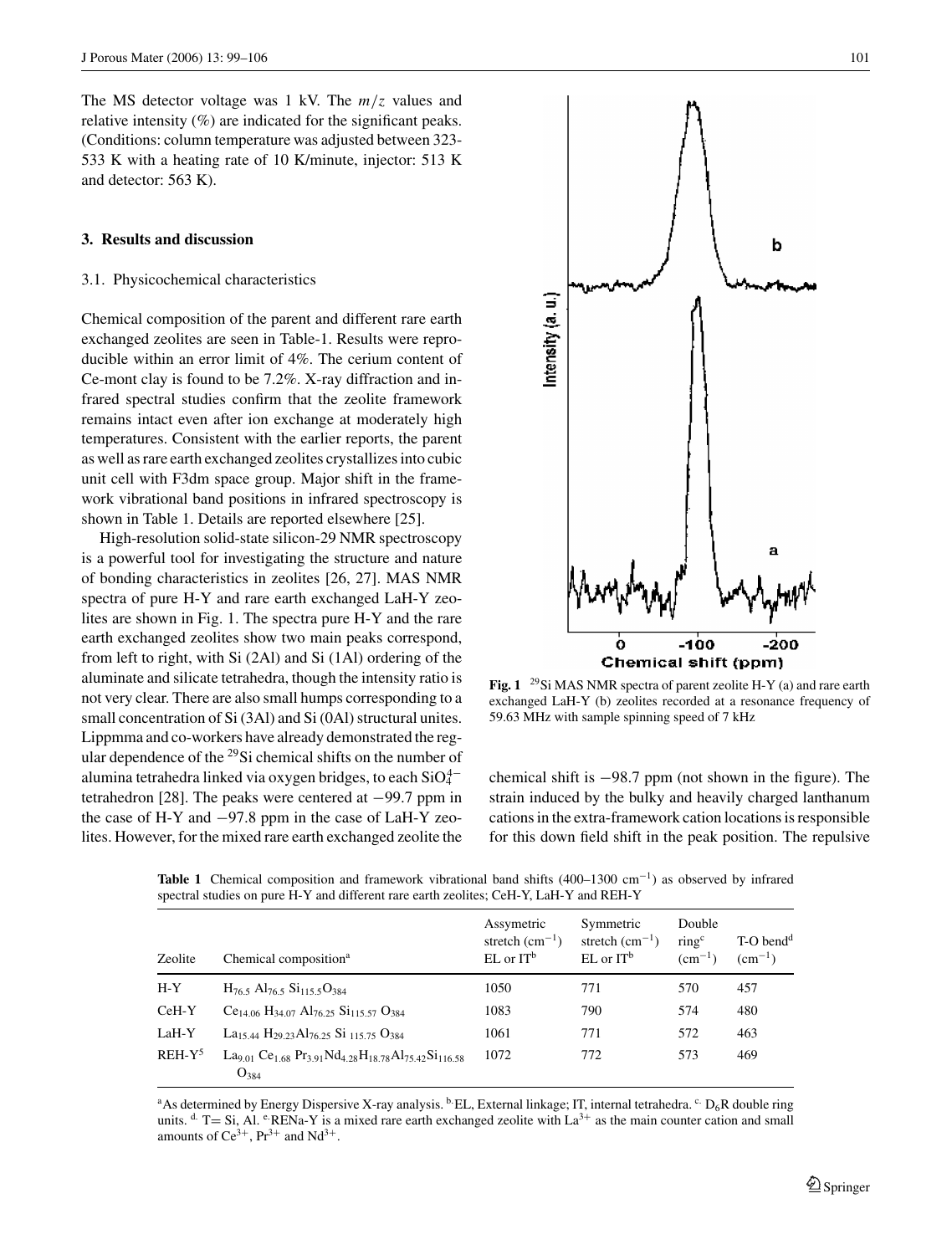**Fig. 2** Temperature dependence of chemisorption of ammonia on pure H-Y and various rare earth exchanged forms



interactions of protons and lanthanum enhance the migration of  $La^{3+}$  cations from super cage cation position to small cage cation locations. Migration also may affect the position of the peak. This is strongly supported by the fact that REH-Y zeolite with lanthanum as the main rare earth cation shows a similar trend as LaH-Y. Migration of counter and residual cations reduces the number of accessible Brönsted acid sites (BAS) on rare earth zeolites [29, 30]. This indicates that the 29Si NMR peaks are influenced by the counter cations in the extra-framework cation locations.

The important physicochemical characteristics of different zeolites employed in the present study are summarized in Table 2. The table describes the distribution of acidity in three temperature regions of 373–473 K (week acid sites), 473–673 K (medium acid strength) and 673–873 K (strong acid sites). The data on the chemisorption of ammonia in zeolites at different temperatures as obtained from step-wise thermal desorption is presented in Fig. 2. For pure H-Y and lanthanum-exchanged zeolites the amount of ammonia desorbed decrease gradually as the temperature increase. For CeH-Y and REH-Y zeolites there is increase in the amount of ammonia chemisorbed at 673 K. All zeolites invariably show higher desorption at low temperatures. This is due to the interaction of ammonia with non-acidic sites in zeolites. The low temperature ammonia desorption is more in the case of rare earth exchanged zeolites and is already reported in the case of mordenite zeolite [31]. Hence the number of acid sites measured by ammonia chemisorption at lower temperature can be taken only as an upper limit of the acid sites in the zeolites. However, at higher temperatures  $(>623 \text{ K})$  the

| <b>Table 2</b> Textural and acid<br>structural properties of different<br>zeolites |                  | Amount of ammonia ( $mmol/g^{-1}$ ) desorbed<br>within certain temperature range K |                           |                |       | Textural properties       |                                    |
|------------------------------------------------------------------------------------|------------------|------------------------------------------------------------------------------------|---------------------------|----------------|-------|---------------------------|------------------------------------|
|                                                                                    | Catalyst         | W <sup>a,b</sup>                                                                   | $\mathbf{M}^{\mathrm{a}}$ | S <sup>a</sup> | Total | Surface area<br>$(m^2/g)$ | Pore volume <sup>c</sup><br>(cc/g) |
|                                                                                    | $H - Y$          | 0.69                                                                               | 0.41                      | 0.33           | 1.43  | 398                       | 0.266                              |
|                                                                                    | $CeH-Y$          | 1.10                                                                               | 0.60                      | 0.31           | 2.02  | 511                       | 0.340                              |
| <sup>a.</sup> The ammonia desorbed in the                                          | LaH-Y            | 0.51                                                                               | 0.71                      | 0.46           | 1.68  | 464                       | 0.288                              |
| temperature range 373–473 K<br>might contain small amounts of                      | <b>REH-Y</b>     | 0.68                                                                               | 0.86                      | 0.49           | 2.03  | 483                       | 0.301                              |
| physisorbed ammonia too. <sup>b</sup> W,                                           | $K-10-Mont.$     | 0.55                                                                               | 0.24                      | 0.13           | 0.92  | 183                       | 0.204                              |
| M, and S stand for weak<br>$(373-473 \text{ K})$ , medium $(474-673 \text{ K})$    | Ce-mont.         | 0.56                                                                               | 0.28                      | 0.18           | 1.02  | 198                       | 0.207                              |
| K), and strong $(674-873)$ K) acid                                                 | SiO <sub>2</sub> | 0.59                                                                               | 0.11                      | 0.07           | 0.77  | 155                       | 0.172                              |
| sites. <sup>c</sup> Total pore volume<br>measured at 0.9976 $P/P0$                 | $SiO2-Al2O3$     | 0.55                                                                               | 0.18                      | 0.10           | 0.83  | 168                       | 0.179                              |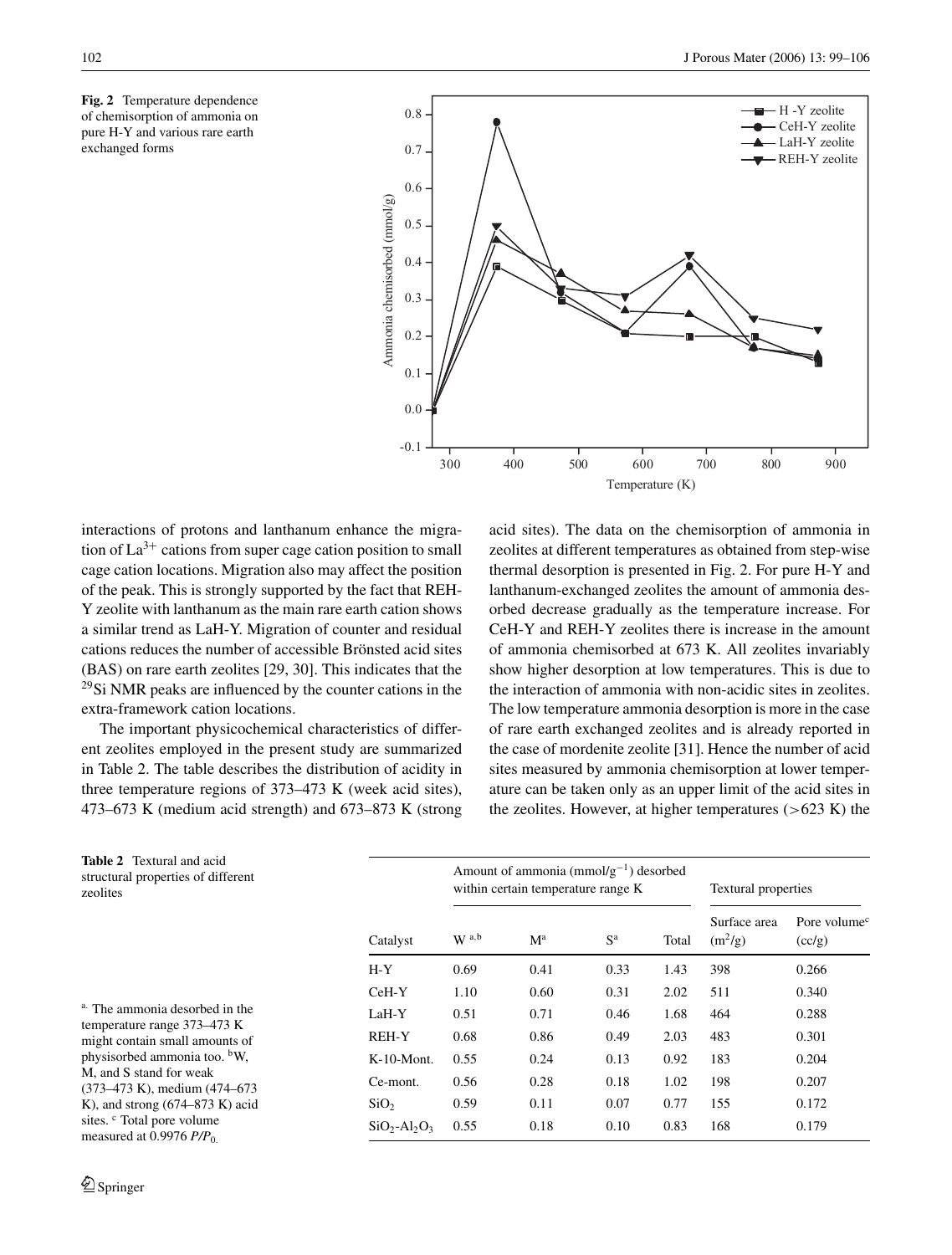non-acidic ammonia interactions are weak and hence the sites measured by chemisorption of ammonia are expected to be acidic ones. This part is considerably larger in the case of all the rare earth exchanged zeolites compared to pure H-Y. This supports the enhancement the acid structural properties upon rare earth exchange.

Catanach and co-workers identified three desorption peaks for Y type zeolites located at 463, 513 and 673 K which corresponds to the loss of about 45 (49.45%), 28 (30.77%) and 18 (19.78%) molecules of ammonia per unit cell [32]. Dehydroxylation occurs only at 963 K. Lok and colleagues proposed for high silica to alumina ratio zeolites, the first NH3- TPD (below 473 K) peak is associated largely with weakly chemisorbed NH3 molecules rather than physically adsorbed  $NH<sub>3</sub>$  molecules. The second peak (between 473–673 K) is associated with NH3 molecules adsorbed on zeolite hydroxyl groups (the Brönsted acid sites) and the third  $NH<sub>3</sub>-TPD$  peak (between 673–873) is desorption from very strong BAS or LAS [33]. The first and second desorption peaks usually account for most of the ammonia adsorbed and the third peak is usually very small in absolute amount. All the as-exchanged zeolites show steady observation for the above statements and produce typically three desorption peaks in the stipulated temperature ranges (see desorption pattern in Fig. 2). Details are reported in our previous communications [25]. K-10 Mont. clay is rather weakly acidic (0.92 mmol/g) and the cumulative acid amount increases slightly on cerium exchange (1.02 mmol/g). In general, ammonia TPD studies shows that zeolites are far more acidic compared to K-10 clays.

Surface area and pore volume increase invariably on exchange with rare earth cations (Table 2). The increase of surface area might be due to the decrease in the crystallite size and improvement in the microporous nature on exchange of hydrogen in H-Y zeolite with rare earth cations. Montmorillonite clay is a layered alumino-silicate with a dioctahedral layer sandwiched between two tetrahedral layers. Unlike zeolites used, this does not have a regular pore structure [34]. The pore size  $> 1.0$  nm is an average value. The structure of the clay is constituted of both micropores and mesopores. The amount of mesopores is less when compared to the amount of micropores. This explains its reduced surface area and pore volume when compared to zeolites (Table 2). Pure silica and silica-alumina are porous solid without regular pores. These have surface area and pore volume far lass compared to zeolites.

## 3.2. Acetalization of ketones

We have used five classes of solid acid catalysts in this work for the acetalizations of ketones. They include; (1) rare earth exchanged H-Y zeolites, (2) K-10 montmorillonite clay, (3) Ce-montmorillonite clay, (4) silica, and (5) silica-alumina. Three ketones with different molecular sizes, cyclohexanone, acetophenone, and benzophenone were reacted with methanol to produce the corresponding dimethylacetals.

Acetalizations of ketones produce corresponding dimethylacetal. Hemiacetal formation was not detected in the reaction mixture even after 50 h of reaction. There was no byproducts for the reaction. The results of the studies are illustrated in Table 3. In general, clays are found to be the more active catalyst with all ketones. Pure H-Y, various asexchanged rare earth H-Y zeolites are less active compared to mesoporous K-10 clay. Among different zeolites, CeH-Y is found to be the most active towards the acetalization reactions and H-Y the least. Silica exhibits negligible activity for the reaction. There was no predominant increase in the percentage conversion with reaction time. Among different ketones cyclohexanone is the most active and benzophenone the least. K-10 Mont. shows a conversion of 71.7 % in 2 h with cyclohexanone, 13.8% with acetophenone and 2.8% with benzophenone whereas; with CeH-Y it is 69.8, 11.9, and 2.6% respectively. Silica-alumina and pure silica were near inefficient as an acetalization catalyst. Nevertheless,  $SiO<sub>2</sub>-Al<sub>2</sub>O<sub>3</sub>$  initiates acetalization of cyclohexanone (3.8%) in 2 h) and acetophenone (1.3% in 2 h) to a limited extent. No conversion was observed while blank run (without catalyst).

Table 2 shows that zeolites are far more acidic compared to K-10 clay. If we consider the acid structural properties (see Table 2), zeolites must be far more active than K-10 clay. According to TPD studies, REH-Y was the most acidic and has the highest number acid sites (2.03 mmol/g) among the catalysts. However, it produced lower acetal in 2 h. K-10 clay has an acid amount far inferior (cumulative; 0.92 mmol  $g^{-1}$ ) to any rare earth exchanged zeolites. However, it produces more acetal with any ketones than REH-Y. The catalytically active sites involved in the reaction were thought to be bridging hydroxyl groups. The bridging hydroxyl groups present in much larger amounts in zeolites than clays and must have higher intrinsic activity than clays which have weaker acid sites related to silanol groups. Thus, we conclude that it is not only the acidic structure of the catalysts that determine the acetalization ability to a greater extent. It is reported that the catalytic activity of catalyst towards the reaction does not require strong acidic sites [35]. As pointed out by Corma and co-workers the pore diffusion limitation imposed by larger molecular sizes of the reactant played an important role during the reaction using zeolite catalysts [16, 35].

As pointed out earlier the pore diffusion limitation induced by the large molecular size of the reactant played an important role during the acetalization reaction using zeolite catalyst [2, 35]. Therefore only a fraction of the acid sites on the outer surface of the zeolites are available for reactants and slightly higher product yield could only be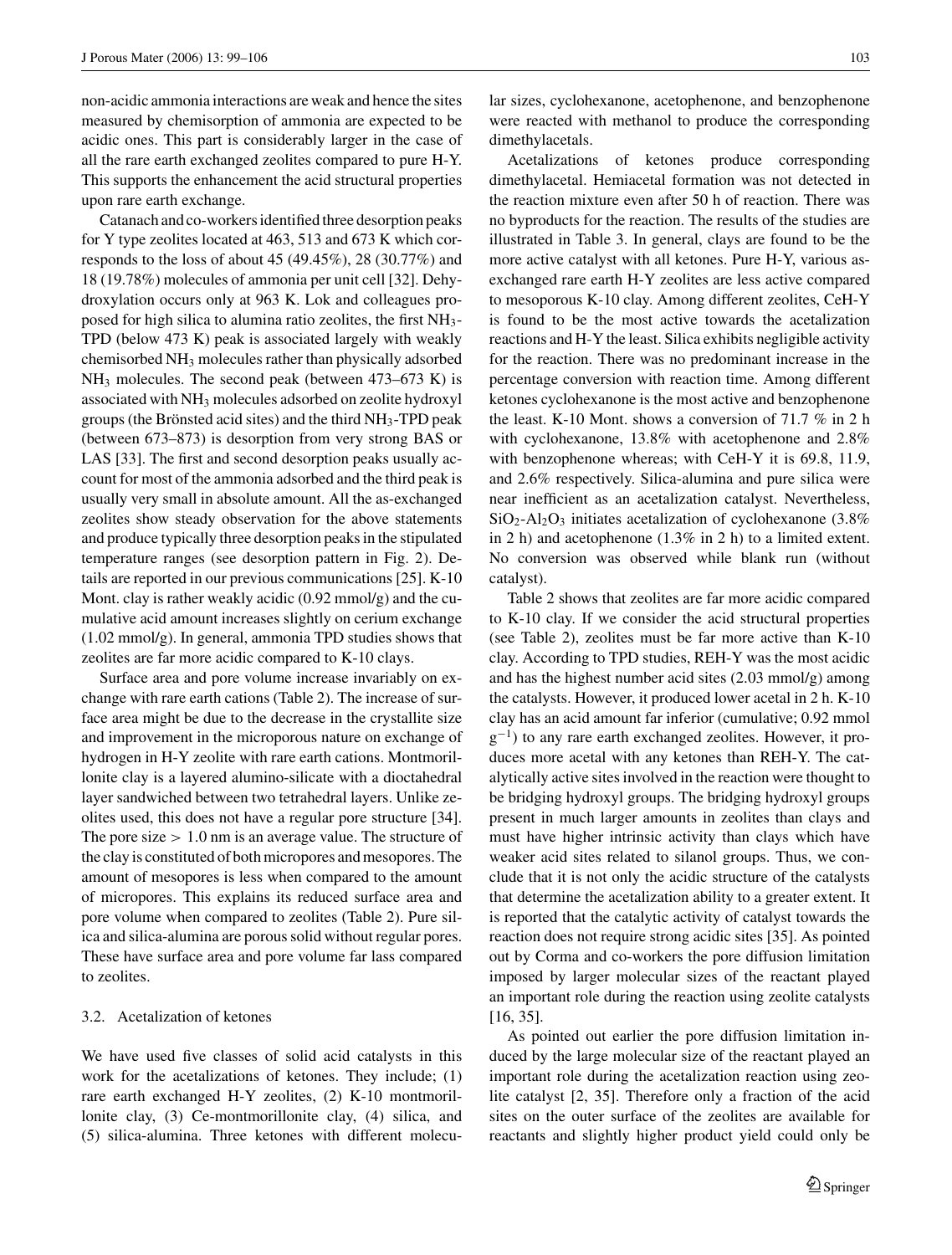**Table 3** Results obtained in the acetalization of cyclohexanone, acetophenone, and benzophenone with methanol over different solid acid catalysts

|                       | Percentage conversion of ketones |                 |                |                 |                |                 |  |
|-----------------------|----------------------------------|-----------------|----------------|-----------------|----------------|-----------------|--|
|                       | Cyclohexanone <sup>a</sup>       |                 |                | Acetophenoneb   |                | Benzophenoneb   |  |
| Catalyst              | 2 <sub>h</sub>                   | 10 <sub>h</sub> | 2 <sub>h</sub> | 10 <sub>h</sub> | 2 <sub>h</sub> | 10 <sub>h</sub> |  |
| $H - Y$               | 43.6                             | 49.9            | 4.4            | 7.6             | 1.2            | 2.4             |  |
| $CeH-Y$               | 69.9                             | 75.5            | 11.9           | 19.7            | 2.6            | 4.9             |  |
| LaH-Y                 | 58.5                             | 64.3            | 7.6            | 10.3            | 2.1            | 3.6             |  |
| REH-Y                 | 64.4                             | 69.7            | 8.9            | 13.3            | 2.3            | 4.1             |  |
| $K-10$ Mont.          | 71.7                             | 88.2            | 13.8           | 21.2            | 2.8            | 5.8             |  |
| Ce-mont.              | 78.9                             | 96.8            | 21.2           | 28.6            | 4.1            | 7.2             |  |
| $SiO2-Al2O3$          | 3.8                              | 4.9             | 1.3            | 1.6             | $\Omega$       | $\Omega$        |  |
| SiO <sub>2</sub>      | $\mathbf{0}$                     | $\Omega$        | ${<}1$         | 1.2             | $\Omega$       | $\Omega$        |  |
| None <sup>c</sup>     | $\Omega$                         | $\Omega$        | $\Omega$       | $\Omega$        | $\theta$       | $\Omega$        |  |
| Filtrate <sup>d</sup> | 0                                | $\theta$        | $\Omega$       | $\Omega$        | $\theta$       | $\Omega$        |  |

Experimental conditions: Ketone: methanol molar ratio, 1:10; reaction temperature, ambient temperatures; catalyst amount; 250 mg; gentle flow of dry nitrogen. <sup>a</sup>Reactions were carried out at room temperature under atmospheric pressure. <sup>b</sup>Reactions were carried out at ambient temperature  $(353 \text{ K})$  and atmospheric pressure. <sup>c</sup>Without using catalyst. dAfter the reaction over CeH-Y zeolite, the catalyst was removed by filtration and the filtrate obtained was used to examine the catalytic activity of the possible dissolved components of the catalyst.

attained with larger time on stream of the reaction. K-10 clay is a mesoporous materials and the effect pore diffusion is not as critical as in the case of zeolites. This explains the comparative low activity of as-exchanged zeolites (conversion range from 58.5 to 69.9% in 2 h with cyclohexanone) than low acidic mesoporous K-10 montmorillonite and cerium-exchanged clays (conversion is 71.7 and 78.8% respectively in 2 h). The greater pore size of clays ease the rate of diffusion of the bulky products through the channels.

Cerium exchanged materials; both CeH-Y and Ce-mont produce comparatively larger amounts of acetals than other rare earth exchanged zeolites or K-10 montmorillonite clay. Tateiwa and co-workers reported the acetalization of carbonyl compounds with methanol in presence of different cation exchanged montmorillonite clay  $(M<sup>n+</sup>$ - mont;  $M<sup>n+</sup>$  $= Ce^{3+}$ ,  $Zr^{4+}$ ,  $Fe^{3+}$ ,  $Al^{3+}$ ,  $Zn^{3+}$ ,  $H^+$ , and Na<sup>+</sup>) [12]. Cemont was found to be the most effective catalysts for the substrate-selective acetalization. REH-Y zeolite yields comparatively larger amounts of acetal with all ketones than LaH-Y. Presence of small amounts of cerium (see Table 1) might be the reason for the enhanced production of acetal over REH-Y. Proper acid amount as well as suitable drying ability of CeH-Y zeolite and Ce-mont seems to work well in shifting the equilibrium in favor of the product (12). Also, a  $Ce^{3+}$  ion act as a Lewis acid site and activate the carbonyl group by coordination, in the order of  $1 \text{ kJmol}^{-1}$  [13].

Comparing H-Y and different as-exchanged zeolites, it is seen that the rare earth exchanged zeolites yield more acetal than pure H-Y zeolite. H-Y produces 43.6%, 4.4% and 1.2% acetal with cyclohexanone, acetophenone and benzophenone respectively whereas, the as-exchanged CeH-Y produce 69.9%, 11.9% and 2.6% of respective acetals in 2 h. This enhancement in the catalytic activity could be explained in terms of the improvement in the acid amount as well as surface area and pore volume data (Table 1). The improvement in total pore volume could provide a better diffusional probability for the bulky acetals. Also, the proper acid amount as well as suitable drying ability of rare earth zeolites seems to work well in shifting the equilibrium in favour of the product. This is more pronounced in the case of CeH-Y due to special influence of cerium cation. Tateiwa et al. reported in similar lines in the case of Ce-mont catalyst [12].

Diffusion of the reactants through a given pore size is a factor of the molecular size of the ketones. The reactivity of the ketones decreases in the order cyclohexanone > acetophenone > benzophenone (Table 2). It is seen from the molecular size calculation that the sizes follow the order cyclohexanone < acetophenone < benzophenone. Efficiency of acetalization of the three ketones over different catalysts follows the reverse order. But we cannot overemphasize the role of molecular size on reactivity since it is known that cyclohexanone is more reactive towards nucleophiles than both acetophenone and benzophenone (taken in that order) [36].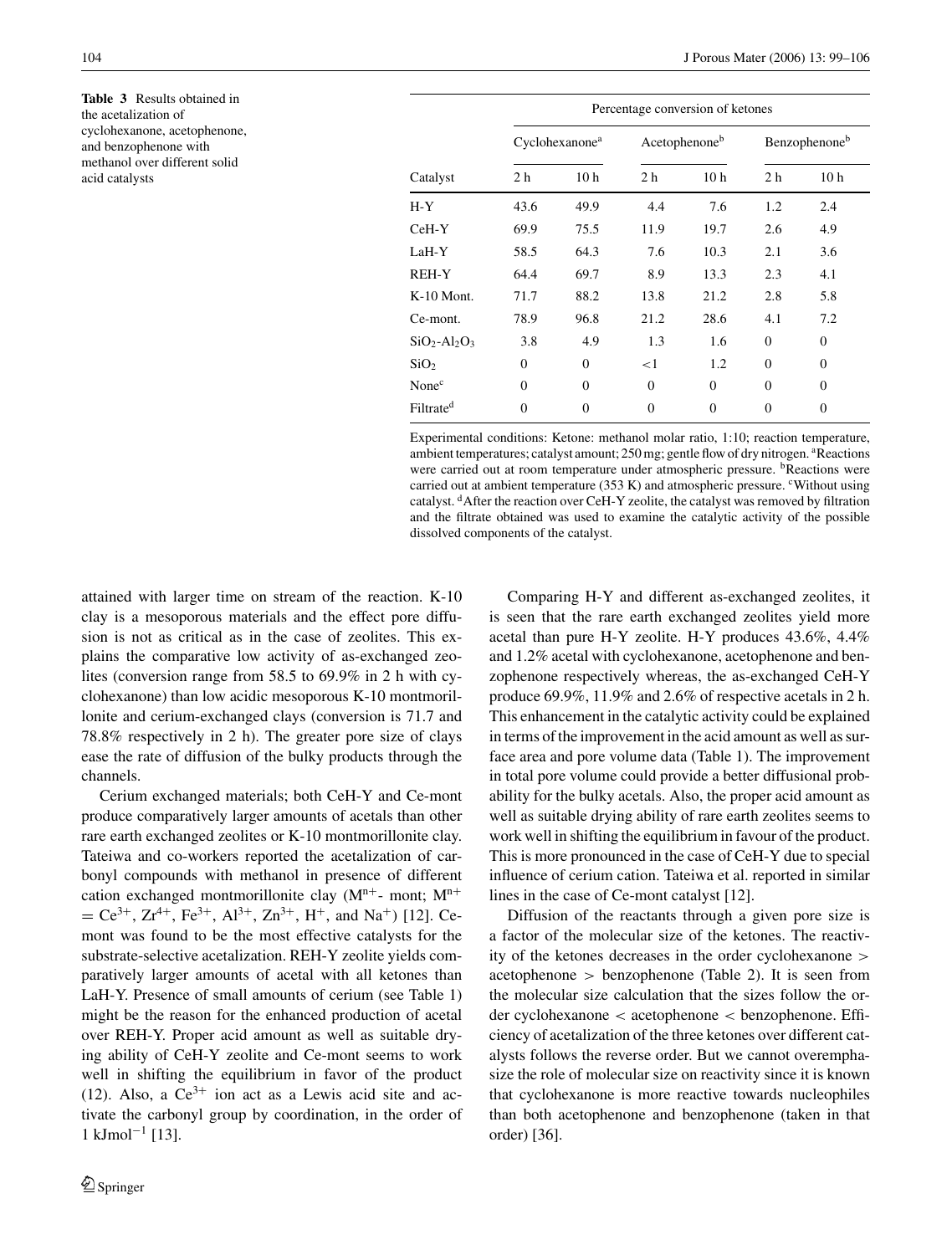**Fig. 3** Effect of reaction time on the formation of dimethoxy cyclohexane with methanol over H-Y and CeH-Y zeolites and K-10 montmorillonite clay Reaction temperature; RT, molar ratio of cyclohexanone and methanol; 1:10, amount of catalyst; 0.25 g, and gentle flow of dry nitrogen



#### 3.3. Effect of reaction time

Acetalization of cyclohexanone was measured on H-Y, CeH-Y zeolites and K-10 montmorillonite clay as a function of reaction time. No product other than acetal was detected by careful GC and GC-MS analysis of the reaction mixture even after 50 h of reaction. Results of the studies are presented Fig. 3. Once the reaction attains equilibrium in one hour, the formation of acetal remains almost constant over H-Y and CeH-Y zeolites (52.1 and 80.8% in 50 h). On the other hand, K-10 montmorillonite clay having slightly higher initial activities (64.3% in one hour), can achieve a final larger conversions (90.2% in 50 h). This can be a clear indication that the large products formed can adsorb in zeolite-Y blocking the pores and/or the active sites leading to a loss of catalytic activity. The adsorption of products on the large pores of K-10 clay is only to a very limited extent and a corresponding increase in the yield of dimethoxy cyclohexane with time.

We have found that the deactivated catalysts can be almost fully regenerated by continuous solvent extraction to remove most of the "heavy" products. These as-extracted samples show only 40, 52 and 51% of activity respectively for the reaction. These samples then were regenerated by activating at 773 K for 5 h under constant flow of nitrogen [37, 38–39]. They were again employed as catalysts in the third experimental and no substantial loss of activity were found. H-Y and CeH-Y zeolites produce 39.5 and 68.1% acetal respectively in one hour and K-10 montmorillonite produces 69.1%. The catalyst deactivation studies indicate while zeolite and K-10 have slightly different initial activity, zeolite

deactivate much more rapidly than K-10 clay owing to the larger adsorption and lower diffusion rates of the products in the microporous structure.

We have conducted experiments to obtain clear evidence for the stability and true heterogeneity of the catalysts towards the reaction. After the reaction over CeH-Y zeolite and Ce-mont clay, the catalysts were removed by filtration and the filtrate obtained was used to examine the catalytic activity of the possible dissolved components of the catalyst (see Table 3; filtrate). Furthermore, no aluminium was detected in the reaction mixture by the SEM-EDX. No aluminium was detected while qualitative analysis of the mixture also. These results strongly suggest against the possible aluminium leaching during the reaction.

#### **4. Conclusion**

A simple, efficient and highly eco-friendly protocol is described for the substrate selective acetalization of ketones with methanol over rare earth exchanged H-Y zeolites, K-10 montmorillonite, Ce-mont clays,  $SiO<sub>2</sub>-Al<sub>2</sub>O<sub>3</sub>$  and silica. K-10 and cerium exchanged montmorillonite clays were found to be more active than zeolites. It appears that when working with ketones of different molecular sizes as reactants, the reactivity of ketones decrease in the order cyclohex $anone > acetophenone > benzophenone$ , which is the reverse order of molecular size. Reaction time studies show the catalyst decay during the formation of acetals, which is larger on zeolites than montmorillonite K-10 due to the larger adsorption and lower diffusion rates on the former. The catalysts